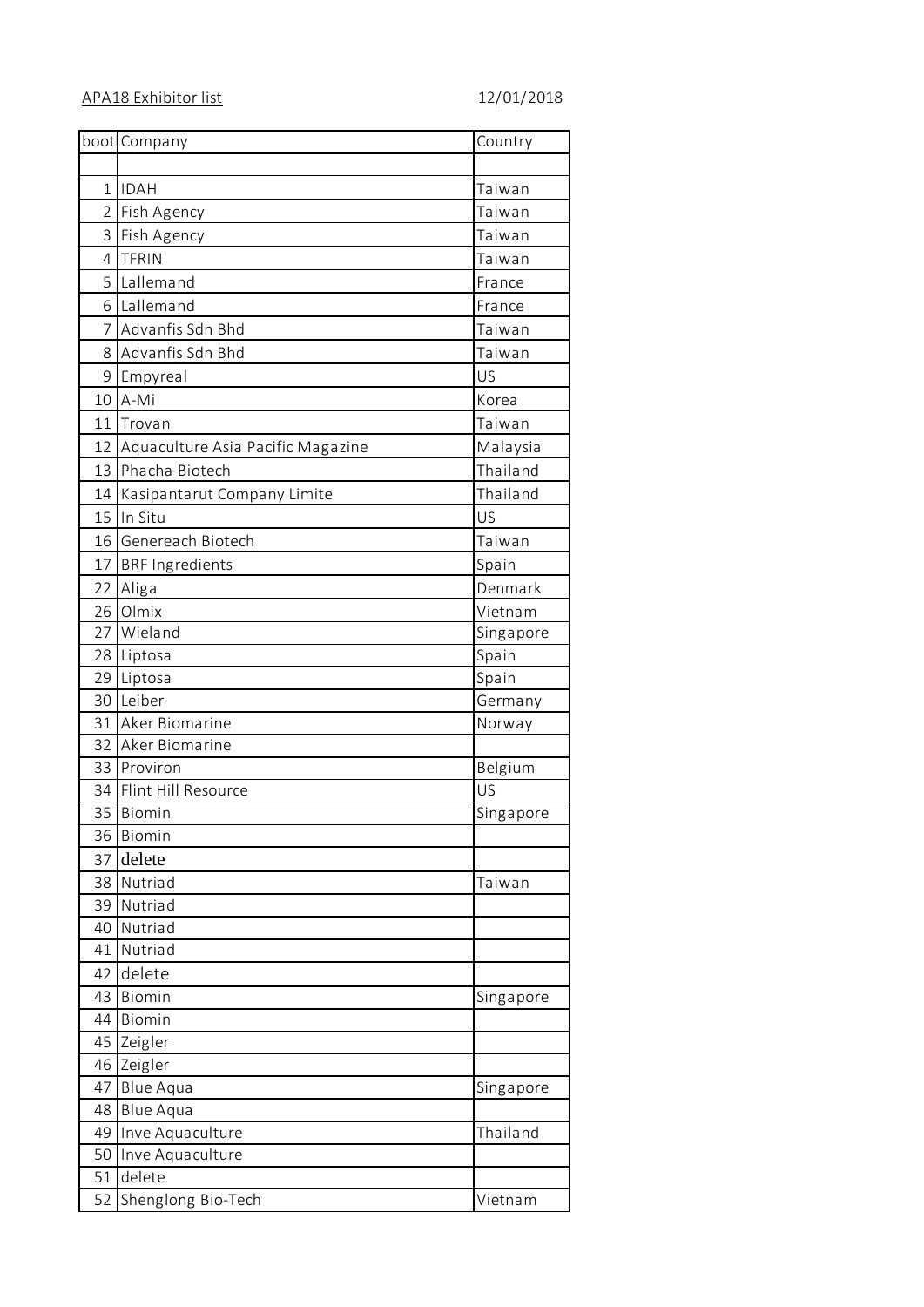|     | 53 Shenglong                               |            |
|-----|--------------------------------------------|------------|
| 54  | Shenglong                                  | Vietnam    |
| 55  | Shenglong                                  |            |
| 56  | delete                                     |            |
| 57  | Inve Aquaculture                           | Belgium    |
| 58  | Inve Aquaculture                           |            |
| 59  | <b>Blue Aqua</b>                           | Singapore  |
| 60  | <b>Blue Aqua</b>                           |            |
| 61  | Pentair                                    | Australia  |
| 62  | Pentair                                    |            |
|     | 63 HCP pump                                | Taiwan     |
| 64  | Higashimaru                                | Japan      |
| 65  | Higashimaru                                |            |
| 66  | Ictyopharma                                | France     |
| 67  | Jade & Gold Agriculture products           | Taiwan     |
| 68  | Merck                                      | US         |
| 69  | Merck                                      | US         |
| 70  | Oxyguard                                   | Denmark    |
| 71  | HCP pump                                   | Taiwan     |
| 72  | HCP pump                                   |            |
| 73  | Pentair                                    | Australia  |
| 74  | Pentair                                    |            |
| 75  | Uni President                              | Vietnam    |
| 76  | Uni President                              | Vietnam    |
| 77  | Catalysis                                  | Spain      |
| 78  | Catalysis                                  | Spain      |
| 79  | Faivre                                     | France     |
| 79a | Aqualande                                  | France     |
| 80  | Dabomb "Protein                            | Taiwan     |
|     | 81 Dabomb "Protein                         | Taiwan     |
|     | 82 Tian Chang Ying Equipment & Engineering | Taiwan     |
| 83  | Farm Story                                 | Thailand   |
| 84  | Megaplast                                  | India      |
| 85  | Blue Eye Aquaculture                       | Thailand   |
| 86  | Kemin                                      | <b>USA</b> |
| 87  | Nam Sai Farms                              | Thailand   |
| 88  | Xpertsea                                   | Canada     |
| 89  | Trundean Machinery                         | Taiwan     |
| 90  | Jefo                                       | Canada     |
| 91  | Phileo Le saffre                           | France     |
| 92  | Biomark                                    | US         |
| 93  | <b>Big Best</b>                            | Taiwan     |
| 94  |                                            |            |
| 95  |                                            |            |
| 96  | Art Kom                                    | Turkey     |
| 97  | <b>Efeed link</b>                          | Singapore  |
| 98  | International Aquafeed magazine            | UK         |
| 99  | Great Lakes Bio                            | US         |
| 100 | Fishfirst                                  | China      |
|     |                                            |            |